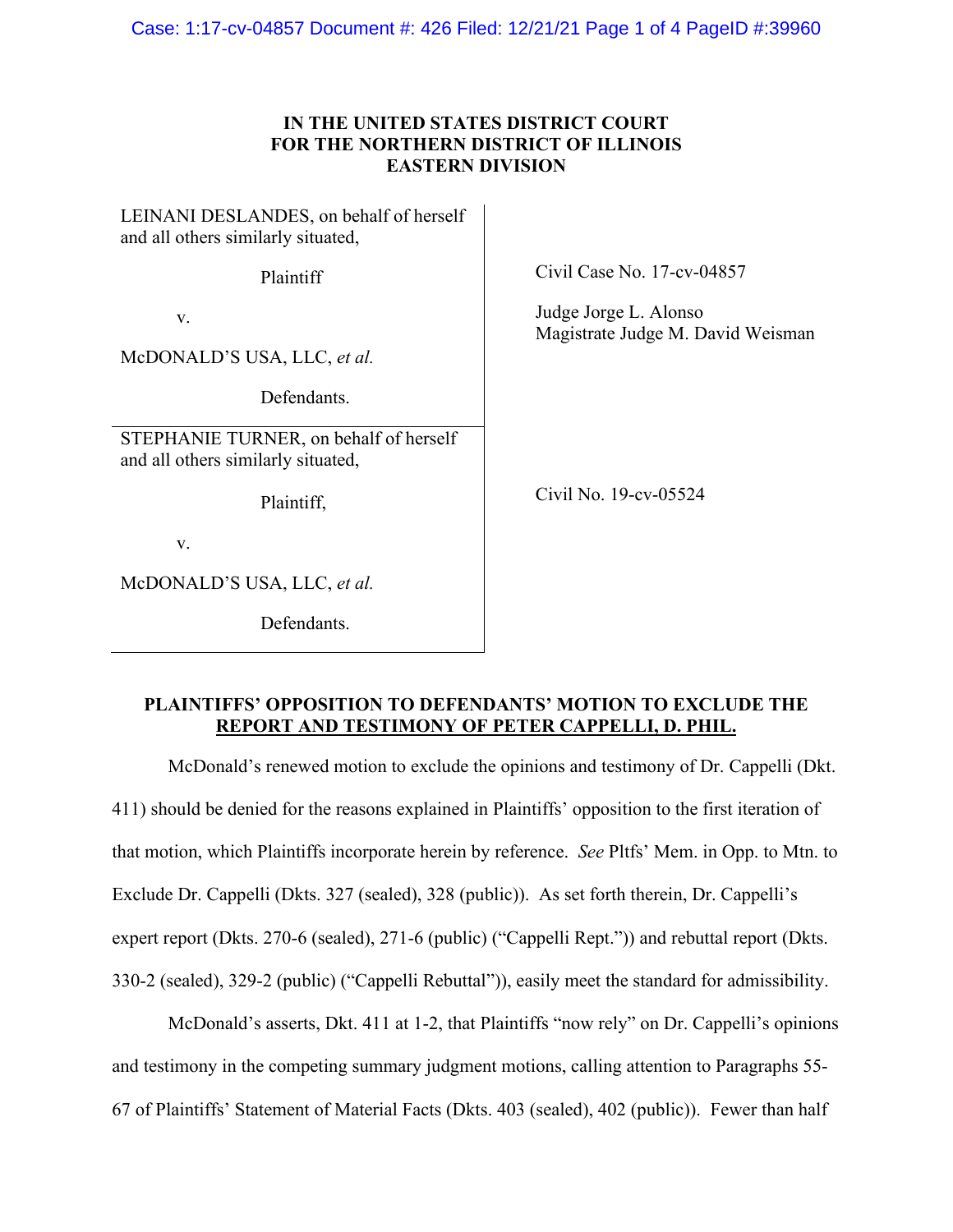## Case: 1:17-cv-04857 Document #: 426 Filed: 12/21/21 Page 2 of 4 PageID #:39961

of those SMF paragraphs make any reference at all to Dr. Cappelli's opinions. *Compare* ¶¶ 56- 58, 60, 61, and 64 (referring to Dr. Cappelli) *with* ¶¶ 55, 59, 62, 63, 65-67 (no mention of Dr. Cappelli). And where they do reference Dr. Cappelli's report, all but one of those SMF paragraphs also cite McDonald's own expert Dr. McCrary for a consistent or related proposition. *See id.* at ¶¶ 57, 58, 60, 61, 64. The lone SMF paragraph relying on Dr. Cappelli's work that is not also supported by Dr. McCrary's opinion is SMF Paragraph 56, which cites to Dr. Cappelli's summaries of empirical research. *Id.* ¶ 56. All of which is to say, Dr. Cappelli did not simply "imagine" a relevant service market of workers with McDonald's-specific training, any more than he simply "assumed that *all* McDonald's training is specific to McDonald's." Dkt. 411 (emphasis in original). In fact, as Plaintiffs have noted, Dr. Cappelli readily acknowledged that some training has general applicability although he opined McDonald's restaurant employees receive training and skills "of value primarily to McDonald's employers." Dkt. 327 at 3 (citing Cappelli Rept. 48, 60).

Dr. Cappelli's opinions are based on his study of empirical research relied on in labor economics, his expertise, and analysis of record evidence in the case. Cappelli Rept. ¶¶ 1-4; *see also generally id.* His opinions—and particularly those concerning the distinction between general and specific training, the importance of standardized training in the McDonald's system, and to whom that training is most valuable—are largely consistent with the opinions of McDonald's own expert, Dr. McCrary, on those points. Dkt. 403 ¶¶ 57, 58, 60, 61, 64. For these reasons, and for all the reasons in Plaintiffs' Mem. in Opp. to Mtn. to Exclude Dr. Cappelli (Dkts. 327, 328), McDonald's motion should be denied.

2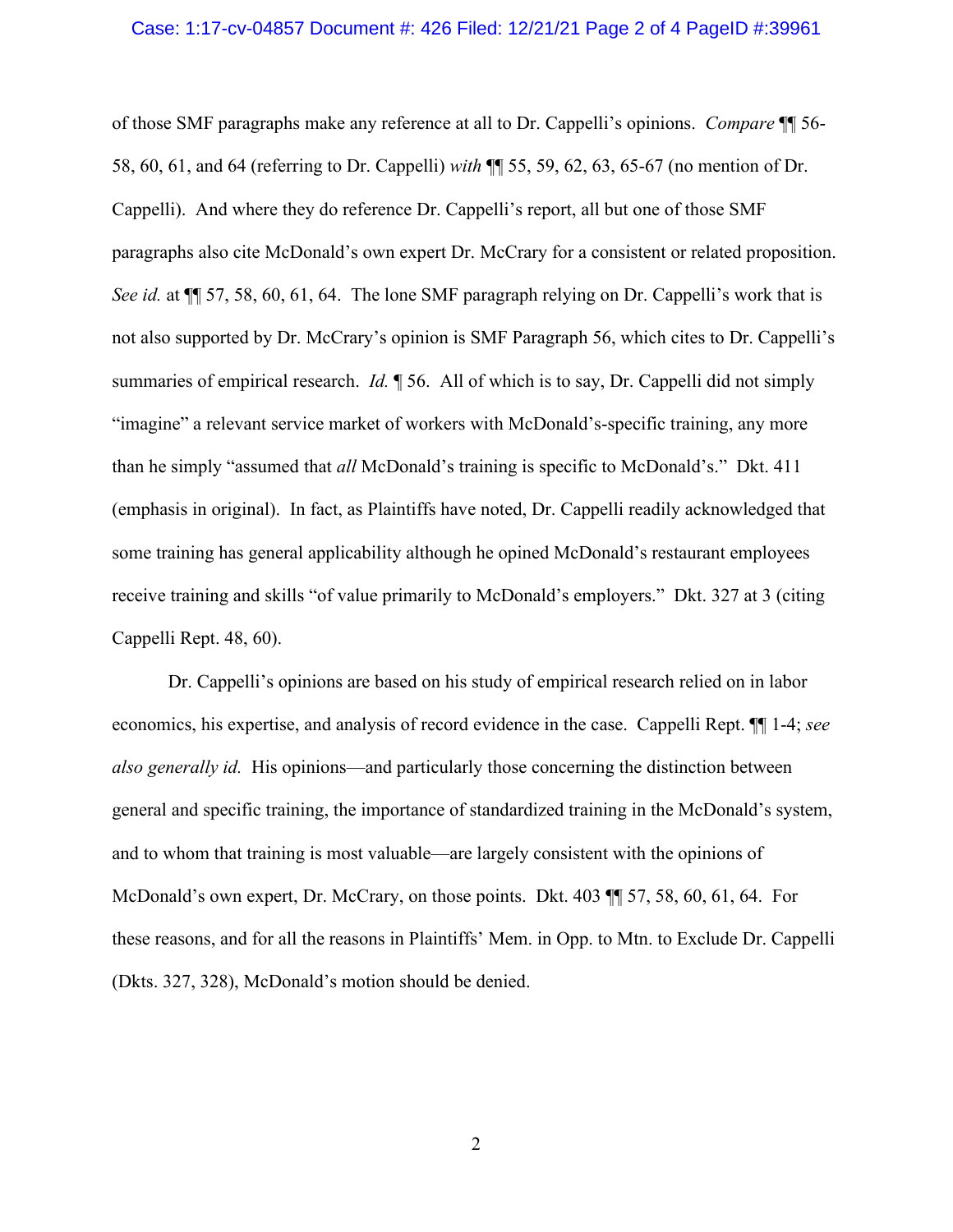Dated: December 21, 2021 Respectfully submitted,

*s/Derek Y. Brandt*

Derek Y. Brandt (#6228895) Leigh M. Perica (#6316856) Connor P. Lemire\* **MCCUNE WRIGHT AREVALO, LLP** 231 North Main Street, Suite 20 Edwardsville, Illinois 62025 Tel: (618) 307-6116 Fax: (618) 307-6161 dyb@mccunewright.com lmp@mccunewright.com cpl@mccunewright.com

Richard D. McCune\* Michele M. Vercoski\* **MCCUNE WRIGHT AREVALO, LLP** 3281 East Guasti Road, Suite 100 Ontario, California 91761 Tel: (909) 557-1250 rdm@mccunewright.com mmv@mccunewright.com

Dean M. Harvey\* Anne B. Shaver\* Lin Y. Chan\* Yaman Salahi\* **LIEFF CABRASER HEIMANN & BERNSTEIN, LLP** 275 Battery Street, 29th Floor San Francisco, California 94111-3339 Tel: (415) 956-1000 dharvey@lchb.com ashaver@lchb.com lchan@lchb.com ysalahi@lchb.com

*Attorneys for Individual and Representative Plaintiffs Leinani Deslandes and Stephanie Turner*

\* Admitted *pro hac vice*